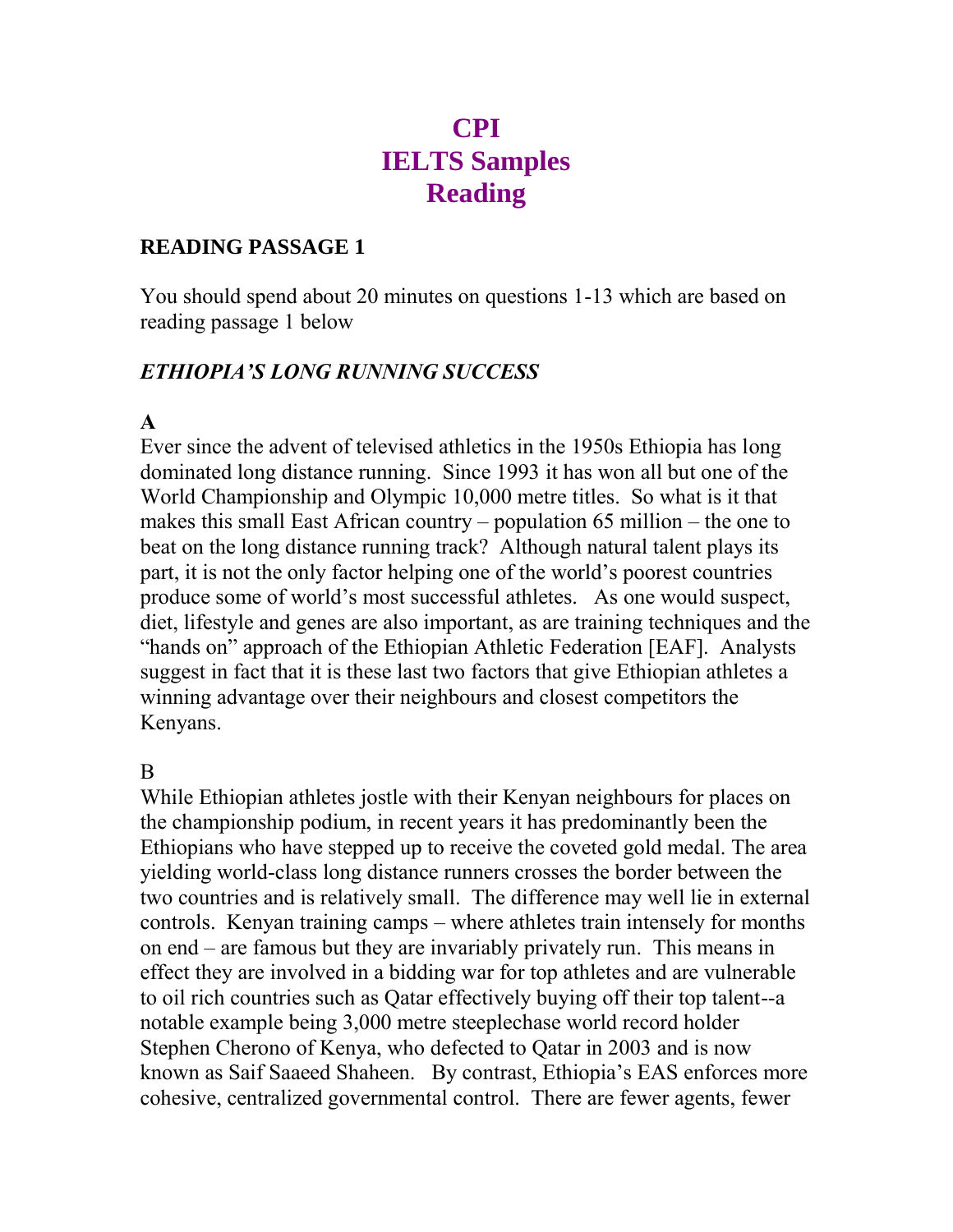coaches, fewer disagreements about how things should be done and, it seems, fewer distractions.

### $\mathcal{C}$

A distinguishing feature of Ethiopian long distance running is the finishing kick, the most famous practitioner of which was Miruts Yifter, or Yifter the Shifter as he came to be known. On one occasion, in the 1980 Olympics Yifter sprinted into the lead approximately 300 metres from the finishing line, going on to win by an astonishing 10 metres. In the 1995 World Championships he completed the final 200 metres in an astonishing 25.2 seconds. The sprint finish is a unique characteristic of Ethiopian long distance running. But where does it originate? The key may lie in the gruelling training regimen the runners are put through back home in East Africa. Coaches have developed intensive training techniques specifically targeted at helping runners speed up at the end of the race. So every training session includes a series of sprint drills, starting at a fast pace and ending in a sprint over 50 metres. Ethiopian athletes also do a lot of intensive hill work as well as training specifically designed to maintain their elasticity and ability to accelerate throughout the race.

#### D

It may in fact be this that makes the crucial difference but there are regional advantages that both Kenyans and Ethiopians share. One these is the area in which they both live and train. Training at high altitudes means they are "supercharged" by increased oxygen levels in other parts of the world. Physiological factors such as increased lung capacity, commensurate with the ability to function at high altitudes, also helps, although scholars have tended to shy away from theories such as these for fear of being labelled racist. Recent research suggests that East Africans may be more effective at fighting fatigue – a important factor in long distance races – and benefit from a lower level of lactate production produced by tired, oxygen deprived muscles. Excessive blood lactate produced by muscle cells prevents efficient muscle contraction, causes muscle pain and forces the body to slow down. The tall and thin body shape of East African runners may also be an advantage, as any excess weight – however miniscule - can make a vital difference when the margin between winners and losers can come down to hundredths of a second.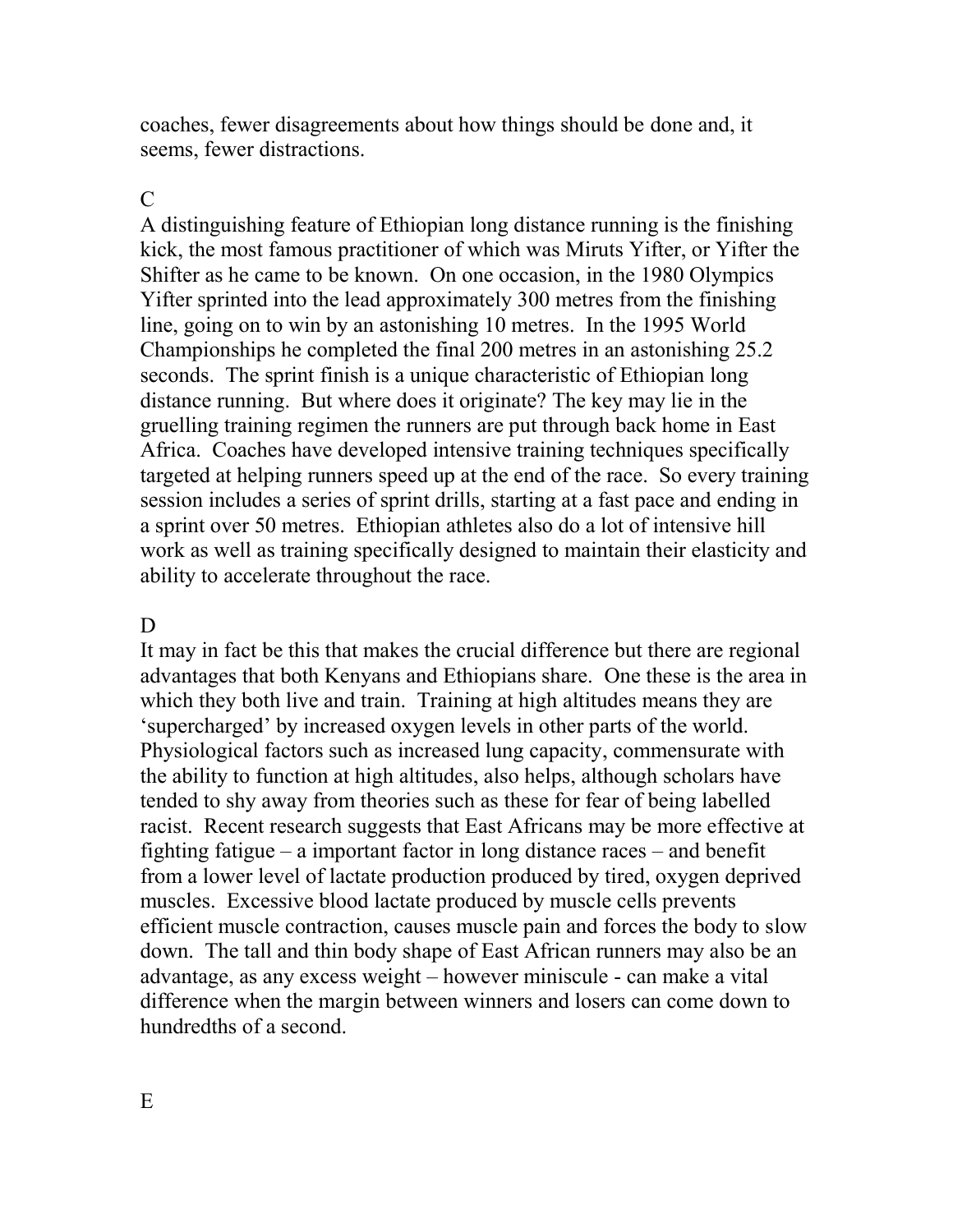The Ethiopian lifestyle also favours runners. In rural areas children often walk and run 5-10 kilometres to attend school. The country's poor infrastructure means there are few roads and many are in a poor state of repair. Even if the roads are passable, poverty means the vast majority of the population cannot afford transport. This in itself provides an elementary training ground for the young athletes of the future. Running and walking are simply part of daily life, unlike the West where people other than professional sportsmen and women lead increasingly sedentary lives. In one of the poorest countries on earth, international sporting recognition also brings with it fame and wealth. That is also not to underestimate the intense patriotism of those running in the red, gold and green colours of the Ethiopian flag. It is a rare opportunity for Ethiopia to distinguish itself on the world stage in a positive way. Not surprisingly, sportsmen like Haile Gebrselassie and Kenenisa Bekele are highly revered icons back home.

F

Another factor that should not be overlooked is the East African diet. Although poor, traditional dishes in this part of the world are in fact also some of the healthiest. The Ethiopian diet is mainly made up of cereal grains such as teff, root crops such as potatoes, pulses and oil seeds. *Injera*, a type of flat bread made from teff, forms a major part of the diet. It is traditionally eaten with meat and vegetables in a spicy sauce. *Injera* is known to contain iron, phosphorous, iron, copper, aluminium, barium and thiamine. This carbohydrate-based diet provides essential energy needed for intense physical exertion, as well as a high level of calcium and protein for healthy teeth and bones. The food has a low sugar and salt content and it is also free of artificial preservatives, colours and additives.

## **Questions 1-7**

Reading Passage 1 has six paragraphs **A-F**.

Which paragraph contains the following information?

*Write the correct letter, A-F, in boxes 1-7 on your answer sheet.*

*NB You may use any letter more than once.*

1 an explanation of how certain foodstuffs can aid performance **F**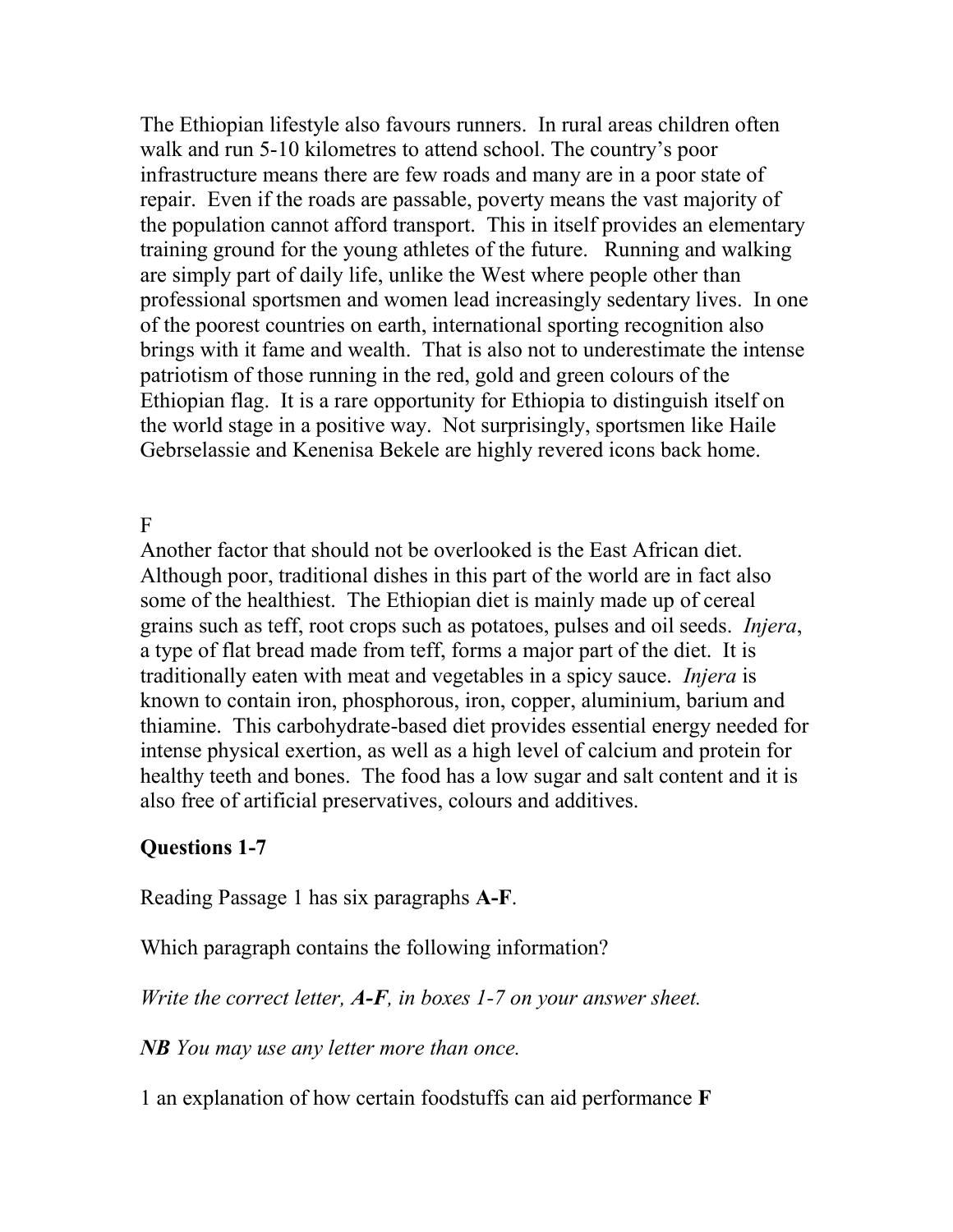2 how East African runners" can come from behind to win **C** 

3 how the natural environment benefits long distance runners **D**

4 a reference to wider cultural controversies based on race **D**

5 how successful international competitors are treated back home **E**

6 an overview of sporting achievements and accolades **A**

7 a reason for centralized control of training facilities **B** 

## **Questions 8-11**

*Classify the following features according to whether the writer states they*

*A are naturally occurring in East African athletes B are the result of rigorous physical preparation C are neither naturally occurring nor the result of training* 

*Write the correct letter, A, B or C, in boxes 8-11 on your answer sheet.*

**8** stamina reserves **B**

**9** financial motivation **C**

**10** sprint finishes **B**

**11** low body mass index **A**

## **Questions 12 and 13**

Answer the questions below:

Choose **NO MORE THAN THREE WORDS** from the passage for each answer.

12 What is the Ethiopian flag an emblem of? **National pride**